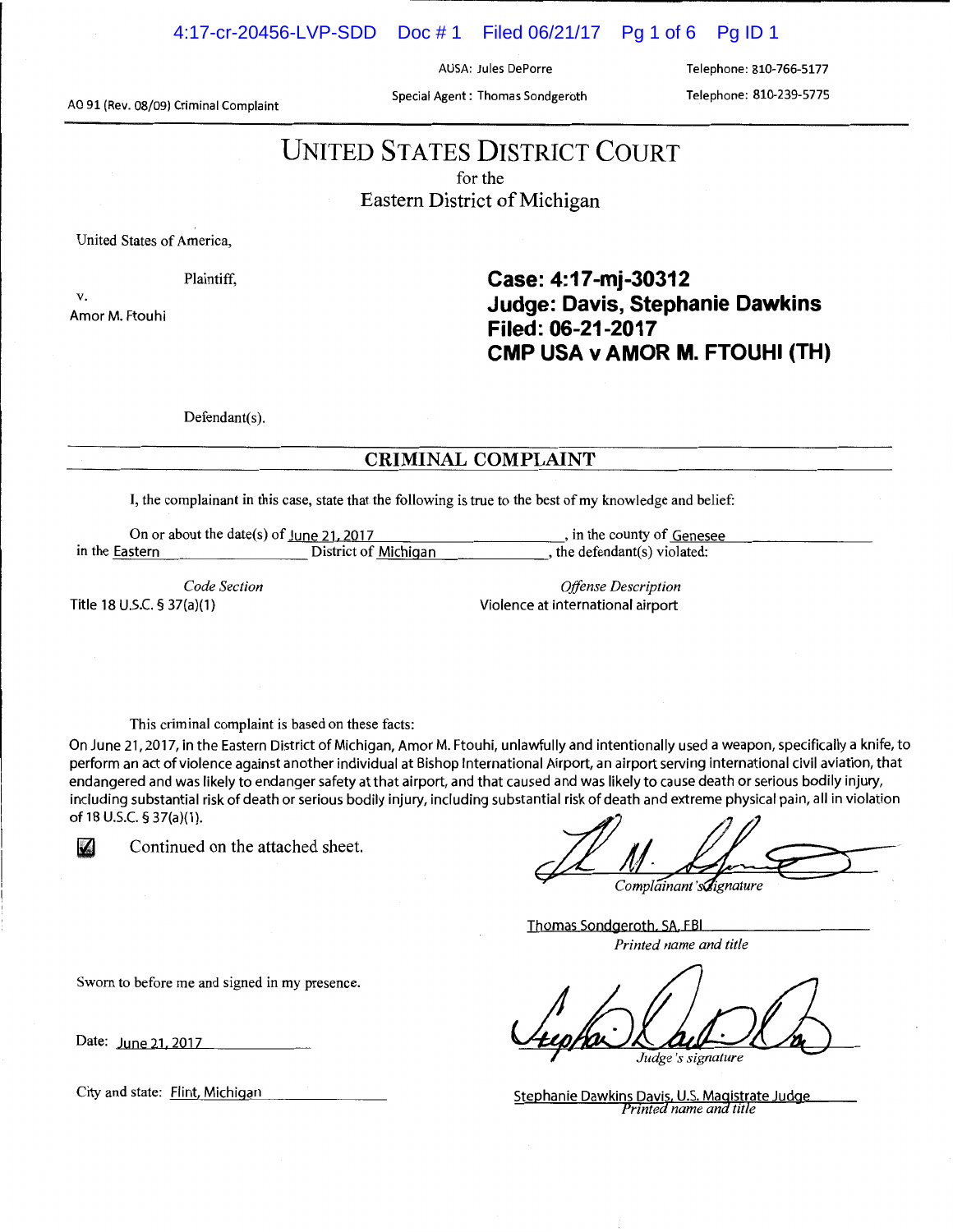## **Affidavit in Support of a Criminal Complaint**

I, Thomas M. Sondgeroth, being first duly sworn, hereby depose and state as follows:

- 1. I am a Special Agent with the Federal Bureau of Investigation (FBI), currently assigned to the FBI's Detroit Division, Flint Resident Agency. I have been employed with the FBI since May 2006. Before joining the FBI, I was employed as a police officer in the State of Illinois for nine years. As an FBI agent and police officer, I have participated in investigations involving various violent crimes and other federal offenses.
- 2. I make this affidavit in support of a Criminal Complaint. The facts in this affidavit come from my personal observations, my training and experience, and information obtained from other agents, law enforcement officers and witnesses. This affidavit is intended to show merely that there is sufficient probable cause for the complaint and does not set forth all of my knowledge about this matter.
- 3. Based on the facts set forth in this affidavit, there is probable cause to believe that a violation of 18 U.S.C.  $\S 37(a)(1)$  has been committed by Amor M. Ftouhi.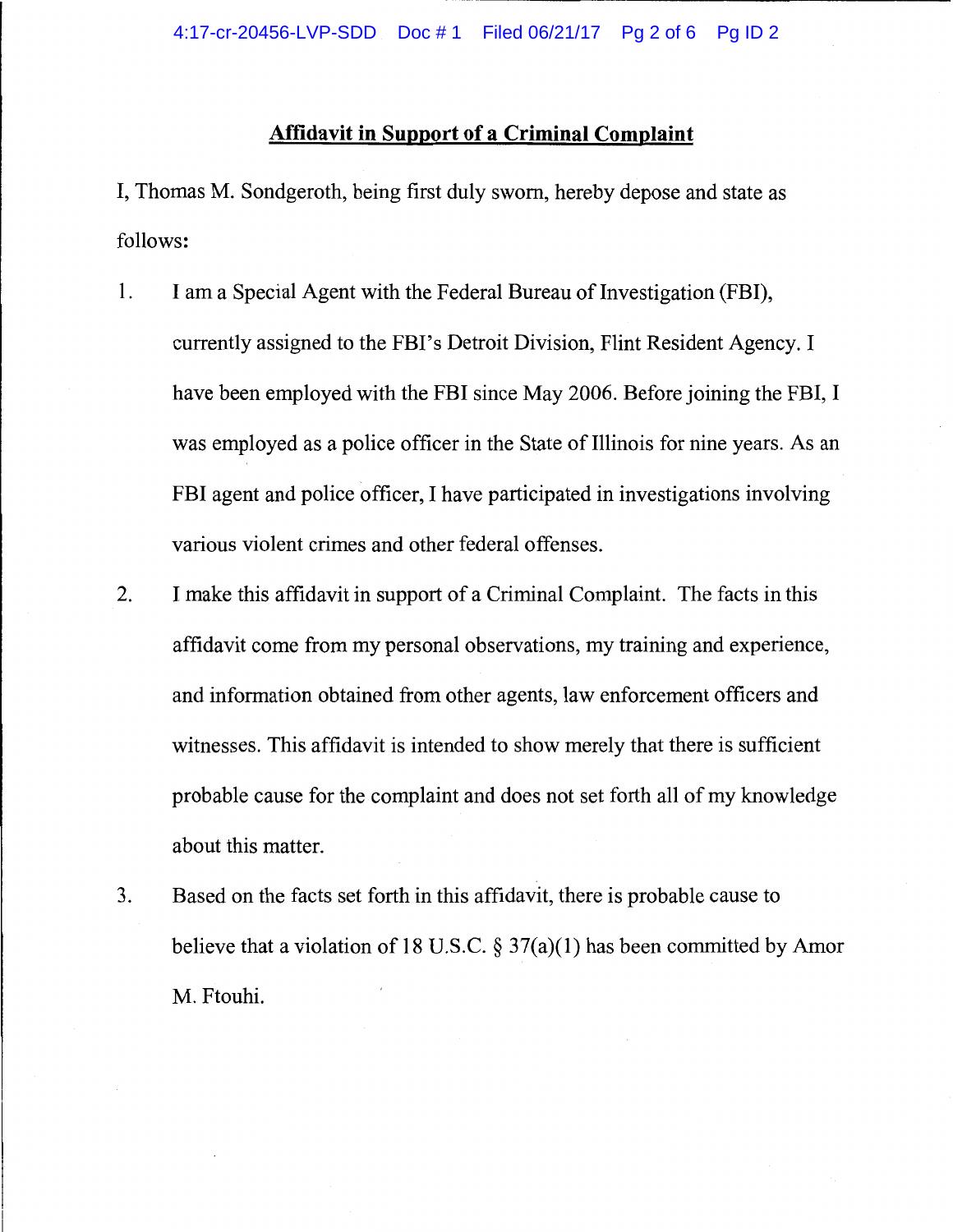## **Probable Cause**

- 4. On Wednesday, June 21, 2017, I went to the Bishop International Airport, in Flint, Michigan, in the Eastern District of Michigan, in the United States of America, after hearing a report of a stabbing involving an airport security officer.
- 5. While at the airport, I spoke with another law enforcement officer who observed the attack. The officer informed me that on the morning of June 21, 2017, an individual who was later identified as Amor M. Ftouhi used a large knife to stab a police officer at the airport. Specifically, the officer told me that Ftouhi walked up to a fully-uniformed police officer at a publicly accessible area of the airport, yelled "Allahu Akbar," pulled out a knife and stabbed the officer in the neck. After stabbing the police officer, Ftouhi continued to yell "Allah" several times. He further exclaimed something similar to, "you have killed people in Syria, Iraq, and Afghanistan, and we are all going to die." The law enforcement officer was able to subdue Ftouhi, who asked the officer why he did not kill him. The officer also took all of Ftouhi's possessions, which included identification documents for Amor M. Ftouhi.
- 6. I have also spoken with another FBI agent who reviewed surveillance video of the airport premises, including the location of the stabbing. The agent

2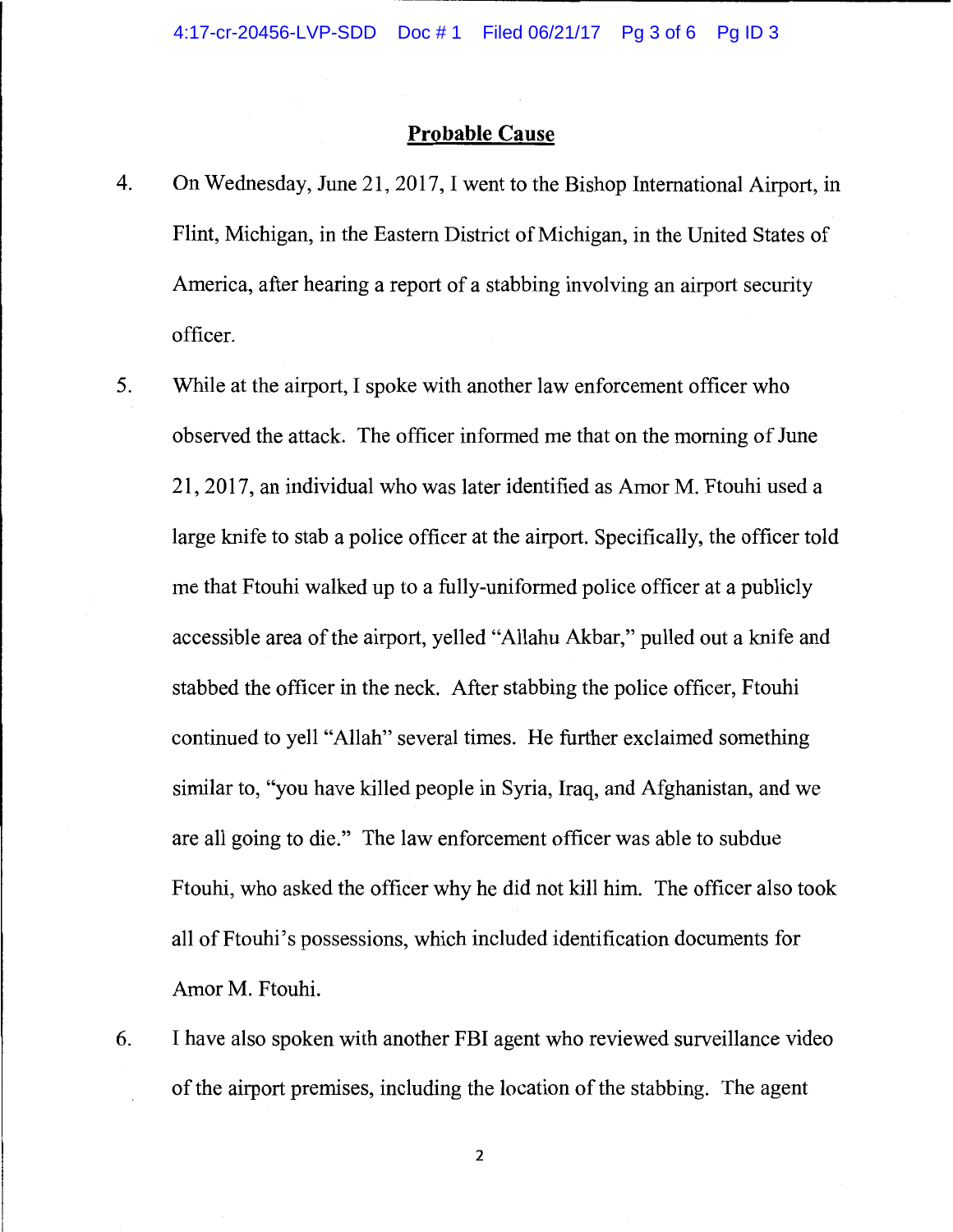informed me that at approximately 8:52 a.m., Ftouhi entered the first level of Bishop International Airport carrying a red duffle and a dark satchel bag. At approximately 9:10, Ftouhi went up an escalator to the second level of the airport. At the top of the escalator, Ftouhi turned left to go to a restaurant. At approximately 9:37:56, Ftouhi left the restaurant carrying both bags. Ftouhi entered a second-floor restroom at 9:38:15 and left at approximately 9:38:43 without either bag. At 9:38:48, Ftouhi attacked the officer and was subdued by other law enforcement shortly after.

- 7. Based on my experience and training, I am aware that when an individual stabs another in the neck with a knife, that act is likely to cause death or serious bodily injury as defined by 18 U.S.C. § 1365(h)(3) (such as a substantial risk of death or extreme physical pain). Indeed, in this case, the victim of the stabbing was immediately transported to a local hospital where he underwent surgery.
- 8. Based on my communications with the law enforcement officer who subdued Ftouhi, I am aware that the knife used to commit the stabbing was a large knife. I have also spoken to another FBI agent who examined the knife and informed me that it had a green handle and a black serrated blade and was marked Amazon Jungle Survival Knife. Based on my experience and

3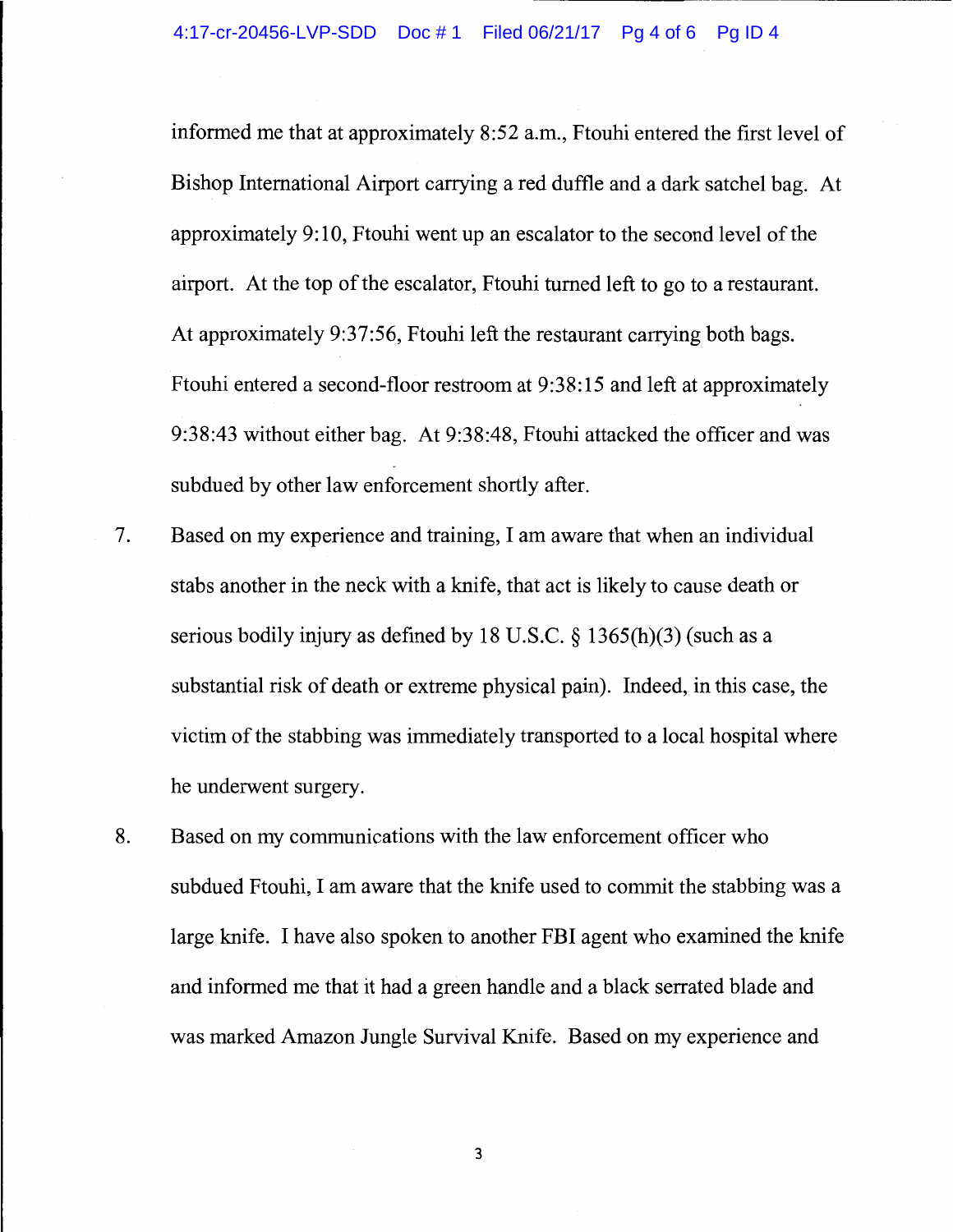training, I am aware that such a knife, particularly when used to stab another, is a dangerous weapon.

- 9. Because the stabbing occurred at Bishop International Airport, and involved a law enforcement officer employed by the airport, I am further aware that the act was likely to endanger safety at that airport. I am further aware that the airport was closed for several hours following the attack.
- 10. Based on my training and experience, and based on my conversations with employees of Bishop International Airport, I am aware that Bishop International Airport serves international civil aviation.

## **Conclusion**

11. Based on the foregoing, I have probable cause to believe that on June 21, 2017, in the Eastern District of Michigan, Amor M. Ftouhi, unlawfully and intentionally used a weapon, specifically a knife, to perform an act of violence against another individual at Bishop International Airport, an airport serving international civil aviation, that endangered and was likely to